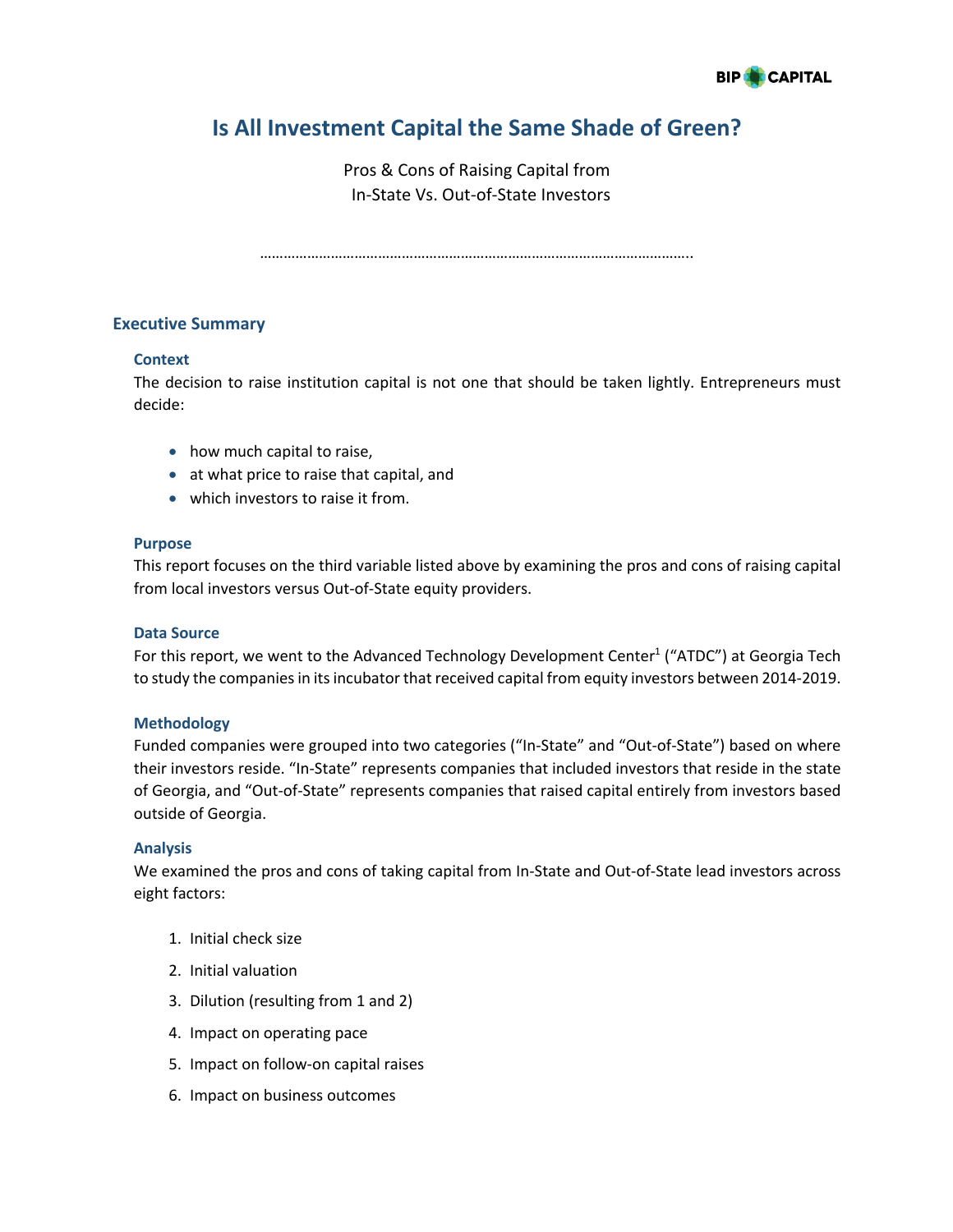

- 7. Impact on long-term value creation
- 8. Impact on expected equity value (incorporating 3, 6, and 7)

#### **Conclusions**

Our study finds little evidence that taking on Out-of-State investors drives more attractive valuations and better business outcomes for founders, despite a common belief that it does. In fact, the data suggests that exactly the opposite is true. When we compared the outcomes of the two cohorts, we learned that founders who accepted local capital:

- 1. Received initial check sizes that were approximately half the size
- 2. Received initial valuations that were approximately half the valuation
- 3. With (1) and (2) in concert, experienced **less initial dilution**
- 4. Executed at a slower pace of cash burn
- 5. Raised successive rounds of capital more often
- 6. Achieved exits more frequently and went out of business less frequently
- 7. Reached similar enterprise values over time
- 8. Saw significantly greater expected equity value

In short, from the data studied we conclude that:

- 1. The benefits to founders of taking In-State capital are clear and should be considered by anyone embarking on a capital raise.
- 2. Founders who take Out-of-State capital give up more of their companies and assume meaningfully greater risk of business failure for no upside (on average).

Please see the full report below for more detail.

*<sup>1</sup> As the preeminent technology incubator in the Southeast, ATDC has been helping founders build great businesses since 1980. We worked with leadership at the ATDC to establish the dataset of companies examined in this report, which is their list of participating companies from 2014-2019.*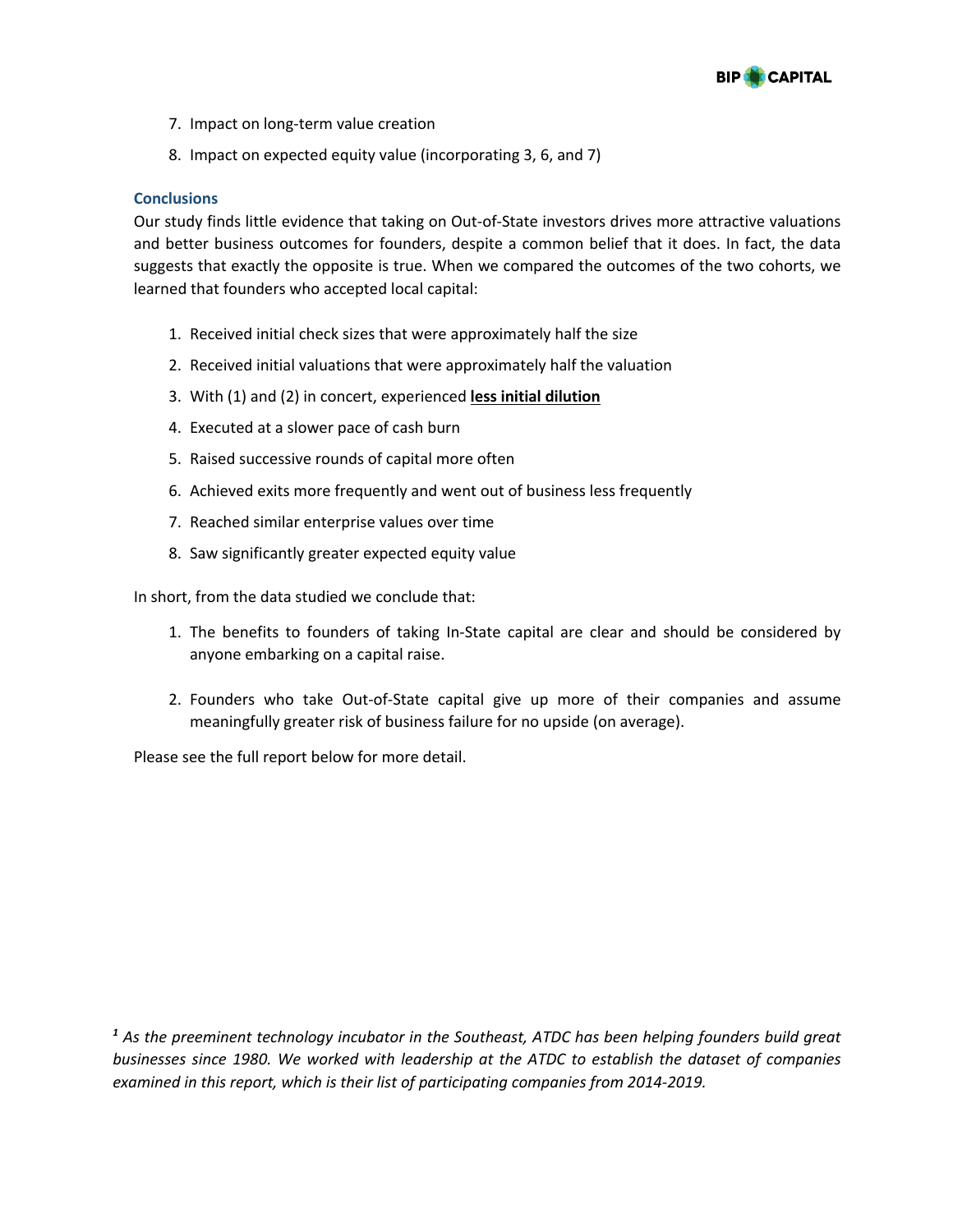

# **The Dataset**

Our initial dataset of 358 companies included all ATDC participants dating from 2014 to 2019. Starting with these companies, we used PitchBook to gather firmographic and financing data. For many of the companies, there was insufficient or no available data, leaving us with a final dataset of 123 companies. Of these remaining 123 companies, 91 have pursued "In-State" capital partners while 32 have pursued an "Out-of-State" strategy.

We recognize that there are limitations to this report based on the data examined, including but not limited to: Completed financings not captured by PitchBook and the time bias inherent when looking at follow-on capital in any current dataset. Both additional financings not captured and future follow-on capital rounds will impact the results of this study.

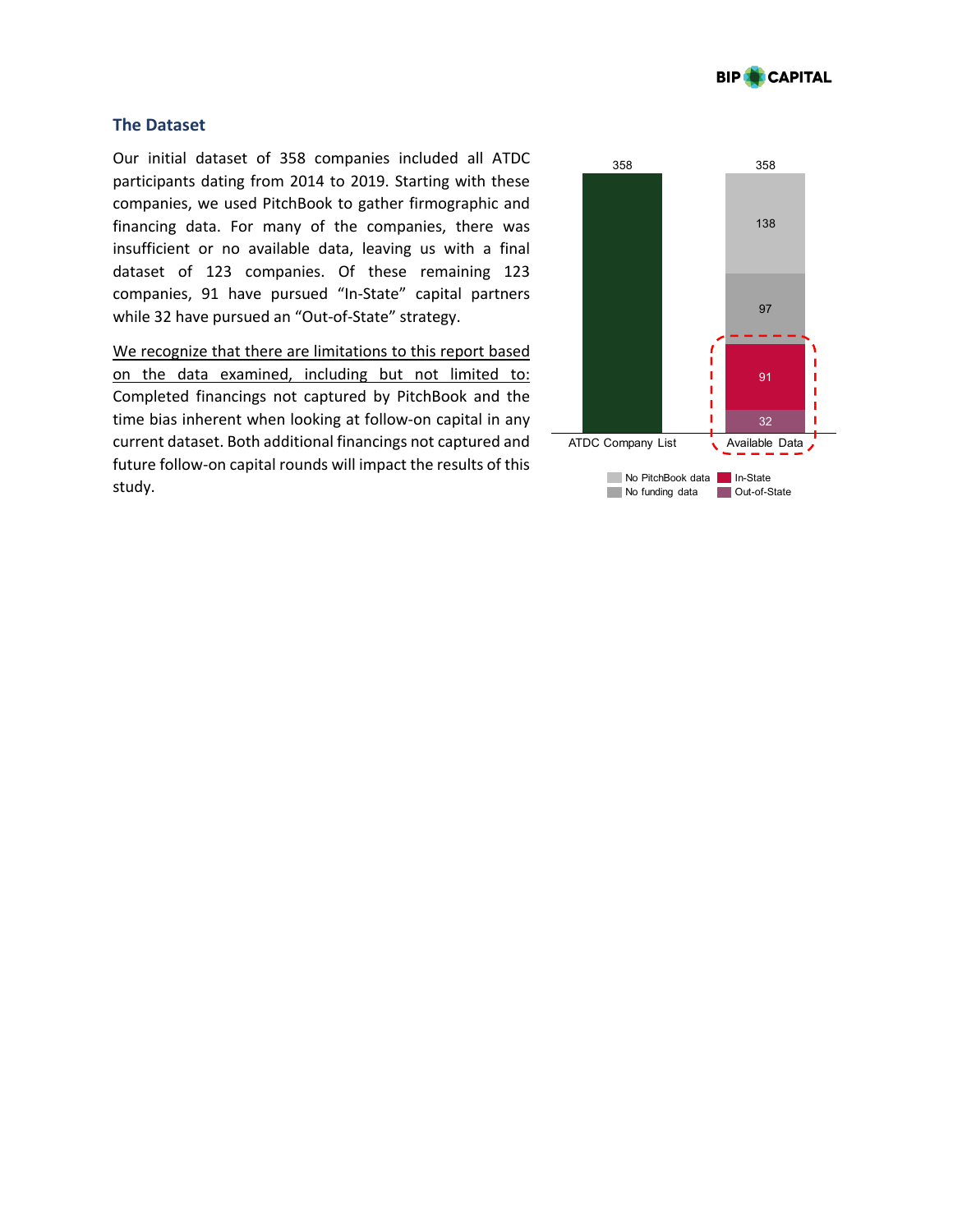

# **Impact on Early Financing Dynamics**

Entrepreneurs are often drawn to the allure of larger checks and elevated early-round valuations. And the data tells us that, consistent with common belief, if a founder simply wants a large check and a high valuation, an Out-of-State strategy might be the right route.

#### *Check Size:*

Across our dataset, the check size for a company's first round of financing was on average \$2.2M for In-State capital companies and \$4.8M for Out-of-State capital companies—a 118% larger check, on average, from Out-of-State capital investors.

# *Early Valuation:*

Like check size, Out-of-State capital carries higher valuations at early stages. For In-State capital companies, the average post-money valuation for first-round financing was \$9.3M. For their Out-of-State capital counterparts, the average first-round financing post-money valuation was \$17.0M—an 83% higher valuation from Out-of-State capital.

So, if one investor offers both a larger check and higher valuation than another, it must be better, right? Not necessarily…

#### *Dilution:*

Next, we looked to understand dilution dynamics. For this we took average check size for each investor classification and divided by average post-money valuation for first-round checks. While this "average of averages" methodology is not perfect, it is directionally correct.

Because average check size was 118% larger, but average valuation was only 83% higher, first-round dilution for companies taking money from Out-of-State capital is higher. On average, founders own 5% less (72% vs. 77%) of their companies after taking capital from Out-of-State investors in early rounds, a dilution increase of 22%. Said differently, when accepting money from Out-of-State investors, each \$1.00 raised is 22 cents more expensive.



Capital from Out-of-State being meaningfully more costly begs the question: **"What do founders get out of raising larger sums of more expensive capital?"**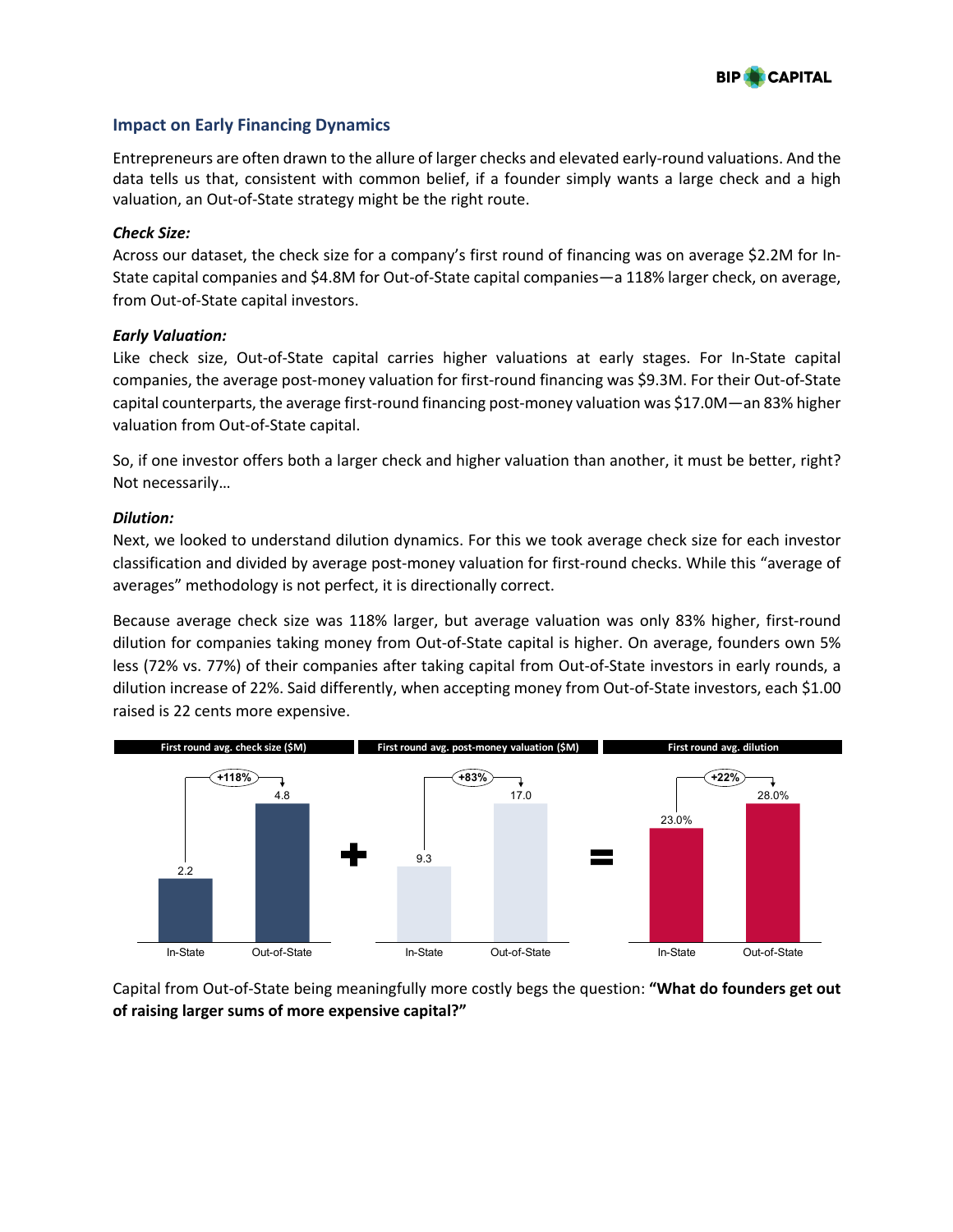

# **Impact on Operating Dynamics**

Understanding the impact of the choice of capital partner on operating decisions and value creation is critical to understanding an investor's value-add. There are numerous ways to attempt to quantify that value, many of which are not possible given the private nature of the data required. For this report, we sourced the latest available employee count data from PitchBook.



On average, the latest headcount of companies in our dataset for In-State capital companies stood at 55, while the latest headcount for Out-of-State companies stood at 70—a full 27% higher. While not a perfect indicator, it does give us a glimpse into the relative cash burn mentalities surrounding our two investor classifications. It seems Out-of-State capital and the larger rounds support operating plans that load companies of similar performance with 27% higher payroll responsibilities.

The next question to answer is: "When a company takes on a larger round of capital at an elevated valuation, then ramps up expense, what does that mean for its ability to raise subsequent rounds of capital?"

# **Impact on Sequential Fundraises**

We looked to answer the question above regarding subsequent capital raise success.

Our dataset included funding rounds numbered "1" through "10." However, for the purpose of this analysis, we included only rounds "1" through "5" (PitchBook classifications), with our rationale being that later rounds of capital typically come from more buyout-oriented funds, and these funding rounds are not the focus of this study. The difference in sequential fundraising success when comparing In-State and Outof-State capital companies is detailed below.

Out-of-State capital businesses in our study raised a second round of capital 37.5% of the time. In-State capital companies raised a second round of capital at a rate of 73.6%, or 96% percent more often. This trend holds through the third, fourth, and fifth rounds of capital. Out-of-State capital companies reach a fifth round of funding a mere 3.1% of the time. In-State capital companies successfully reach a fifth round of funding 24.2% of the time, **approximately 770% more often.**

The below chart displays the full waterfall of successful raise data.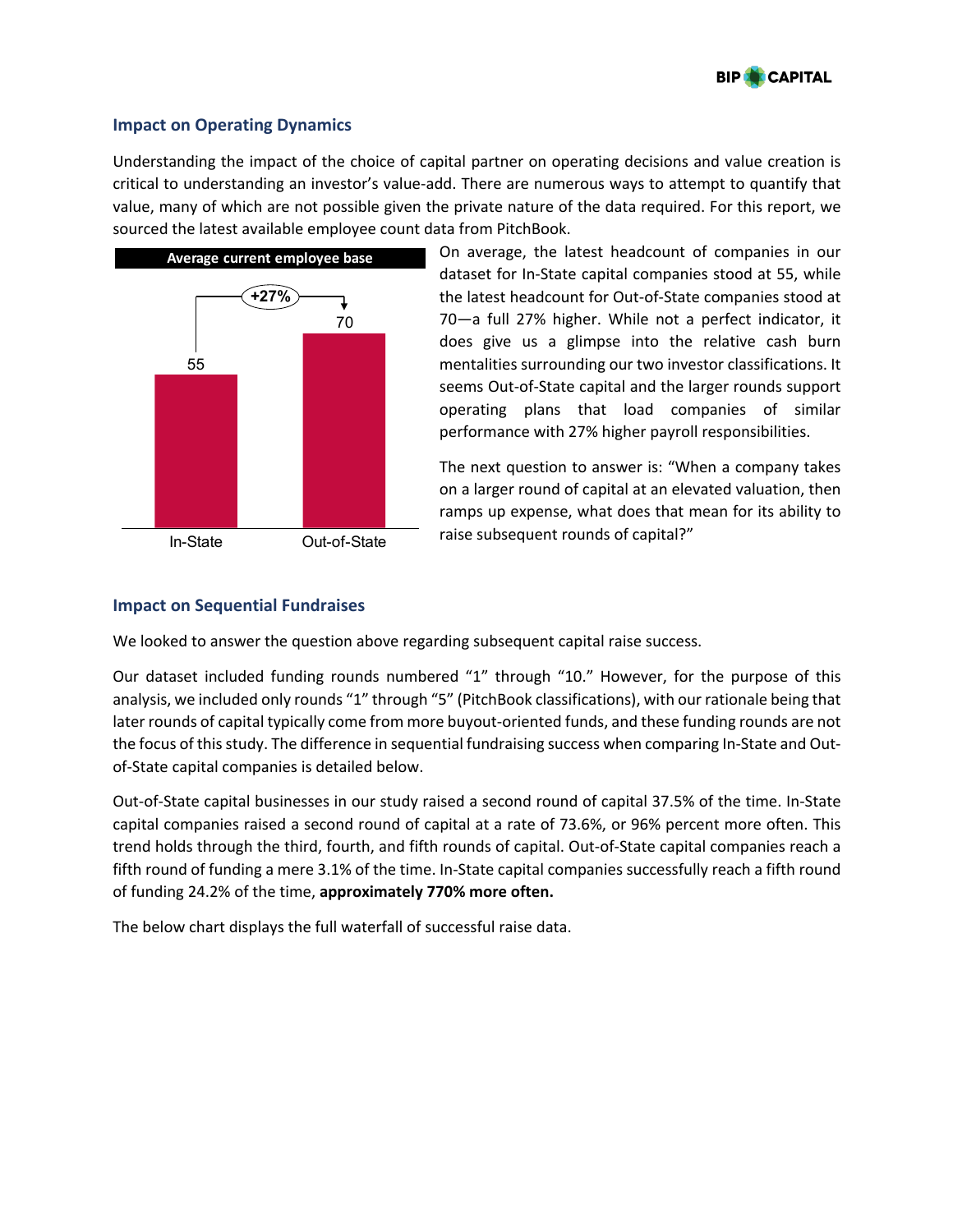



This supports our theory that early operational support as a business scales allows the business to reach milestones that warrant additional investment. Out-of-State capital typically takes a more "scattershot" approach with its initial allocation and is not close to the progress the business has made outside of your standard metrics, dictating that it won't follow on if a business struggles to scale early on. Alternatively, In-State capital investors seem to take a more measured approach, investing smaller rounds of capital, staying close to their investments, and following on as they make progress.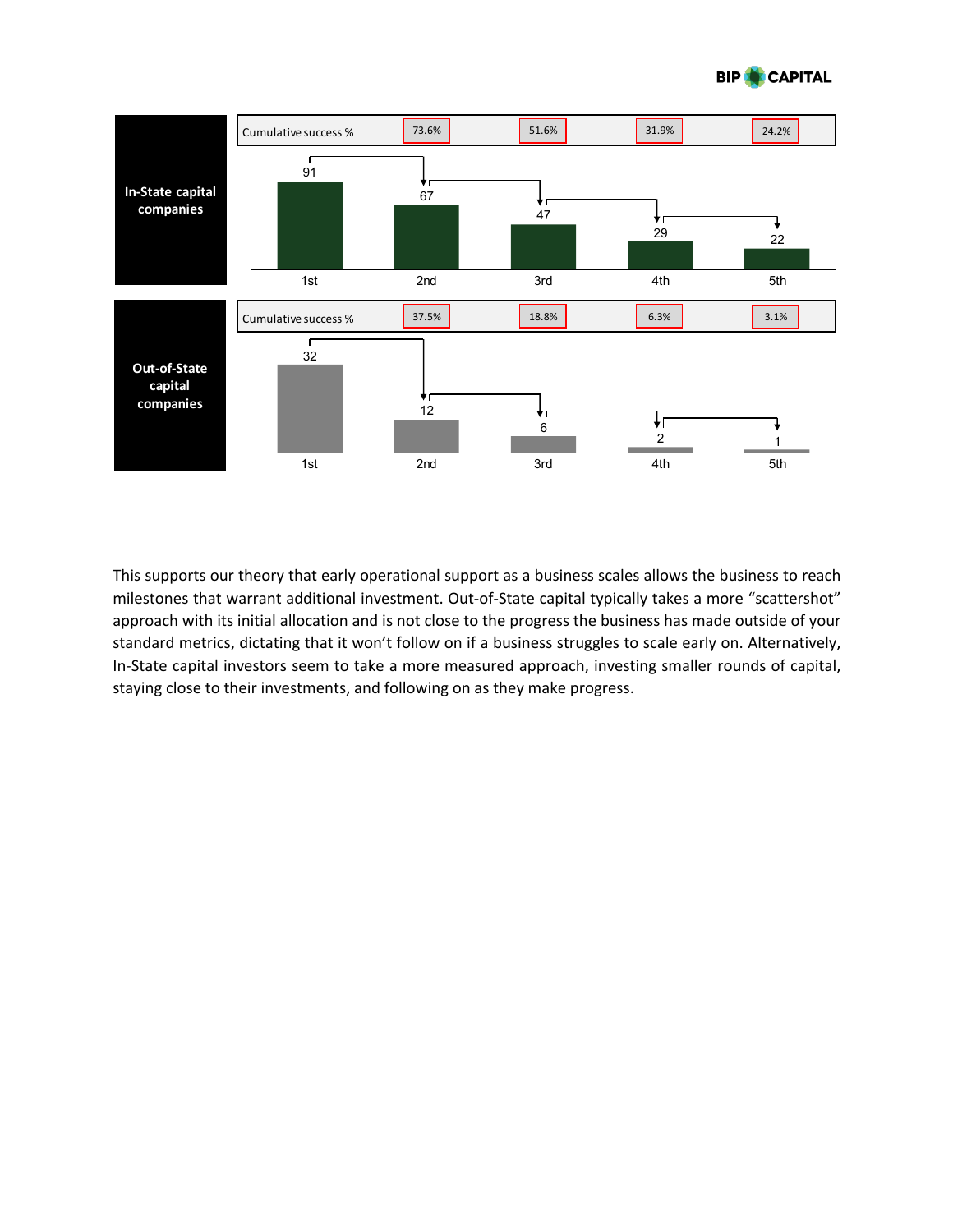

# **Impact on Business Outcomes**

Next, we looked at the impact that investor classification had on business outcomes. We defined business outcomes as:

- 1. Mergers
- 2. Acquisitions
- 3. Out of business (or bankruptcy)

Presumably, given that companies across investor classifications received meaningfully different initial funding terms, accelerated their businesses along deviating trajectories, and raised capital to different degrees of success, we expected to find divergence around business outcomes. That was not the case.

For Out-of-State capital businesses, the rate of merger or acquisition across companies was 18.8%, compared to a rate of 33.3% for In-State capital businesses, meaning that founders taking capital exclusively from In-State investors have realized exits approximately **77% more often than their Out-of-State cohorts.**



But what about negative outcomes?

3.3% of In-State capital businesses in our dataset have gone out of business, while 6.3% of Out-of-State capital companies have gone out of business—a 90.0% higher rate of failure for Out-of-State.

While this sampling is likely affected by the short operating histories of some companies in our dataset, the story appears consistent with the other findings herein. As companies raise large rounds at lofty early valuations, it becomes increasingly more difficult to raise subsequent rounds of funding. In the startup world, capital and its judicious deployment are valuable assets. Without pairing them properly, businesses can quickly change course from a deliberate walk toward success to an all-out sprint toward the business graveyard.

# **Impact on Long-Term Value Creation**

Finally, we looked to understand what value entrepreneurs across the two investor classification groups realize assuming they *do* successfully run the gauntlet. How does the choice of capital provider impact the prospects of long-term valuation?

To answer this question, we looked to PitchBook's "Last Known Valuation" data field. Looking only at companies that have shown up on PitchBook's radar with a notable valuation (and excluding the bankruptcies), we expected Out-of-State capital companies to have meaningfully higher valuations. It stands to reason that, given more aggressive operating plans, the companies that did not go out of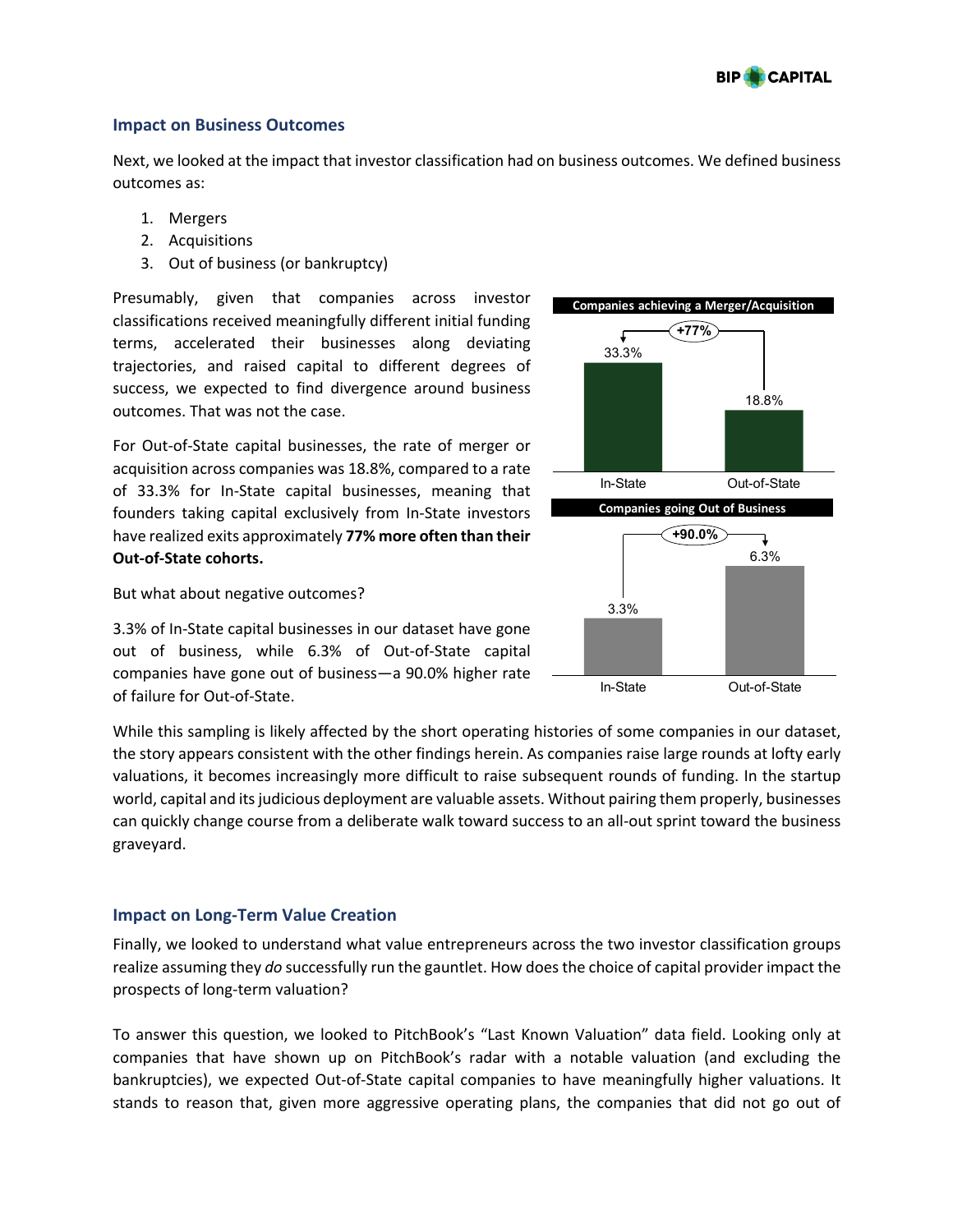

business due to accelerated cash burn would build higher enterprise value over time. Our findings were

directionally in line with that supposition, but not nearly to the degree of our hypothesis.

In-State capital companies, of which we had 67 "Last Known Valuation" data points, achieved an average enterprise value of \$66.1M. Out-of-State capital companies, of which we had 26 data points, achieved an average enterprise value of \$70.7M. This means that, if companies taking capital from Outof-State investors are successful, they generate valuations that are on average a mere 7.0% higher than the In-State capital companies.



# **Putting all the Pieces Together**

And now, the natural question arising from any study: "So what?" At BIP Capital, as both entrepreneurs and data-driven investors, we believe the more pointed question is: **"As a founder, what is my expected equity value for each path?"**

To do this, we will compare the answers to the following two questions from the perspective of a founder:

- 1. Given In-State capital, what is my expected equity value (percentage chance of a successful outcome **times** average enterprise value **times** retained ownership)?
- 2. Given Out-of-State capital, what is my expected equity value (percentage chance of a successful outcome **times** average enterprise value **times** retained ownership)?

This is an oversimplification of the inner workings of capitalization tables, debt requirements, and other obligations at the time of a liquidity event. But, like any financial model, the illustration is merely a tool to inform decision-making.

For illustrative purposes, we start with two theoretically identical companies. The In-State capital founders can expect to retain 77% of their business, while the Out-of-State capital founders can expect to retain 72% ownership of their business. Hold on to this; we'll come back to it…

We begin our expected value calculations with the average enterprise value given a successful outcome for each investor classification. Recall that these values for In-State capital and Out-of-State capital were \$66.1M and \$70.7M, respectively. To arrive at expected value, we take each of these values and multiply by the probability of a successful outcome. Again, recall these values for In-State capital and Out-of-State capital were 33.3% and 18.8%, respectively. Given success, we arrive at expected enterprise values of \$21.8M for In-State capital companies and \$13.2M for Out-of-State capital companies.

Now we will factor dilution into our equation. While In-State capital founders retained 77% of their companies, Out-of-State capital founders retained only 72%. Applying this last piece gives us an expected equity value to owners of \$16.7M for In-State capital founders and \$9.5M for Out-of-State capital founders.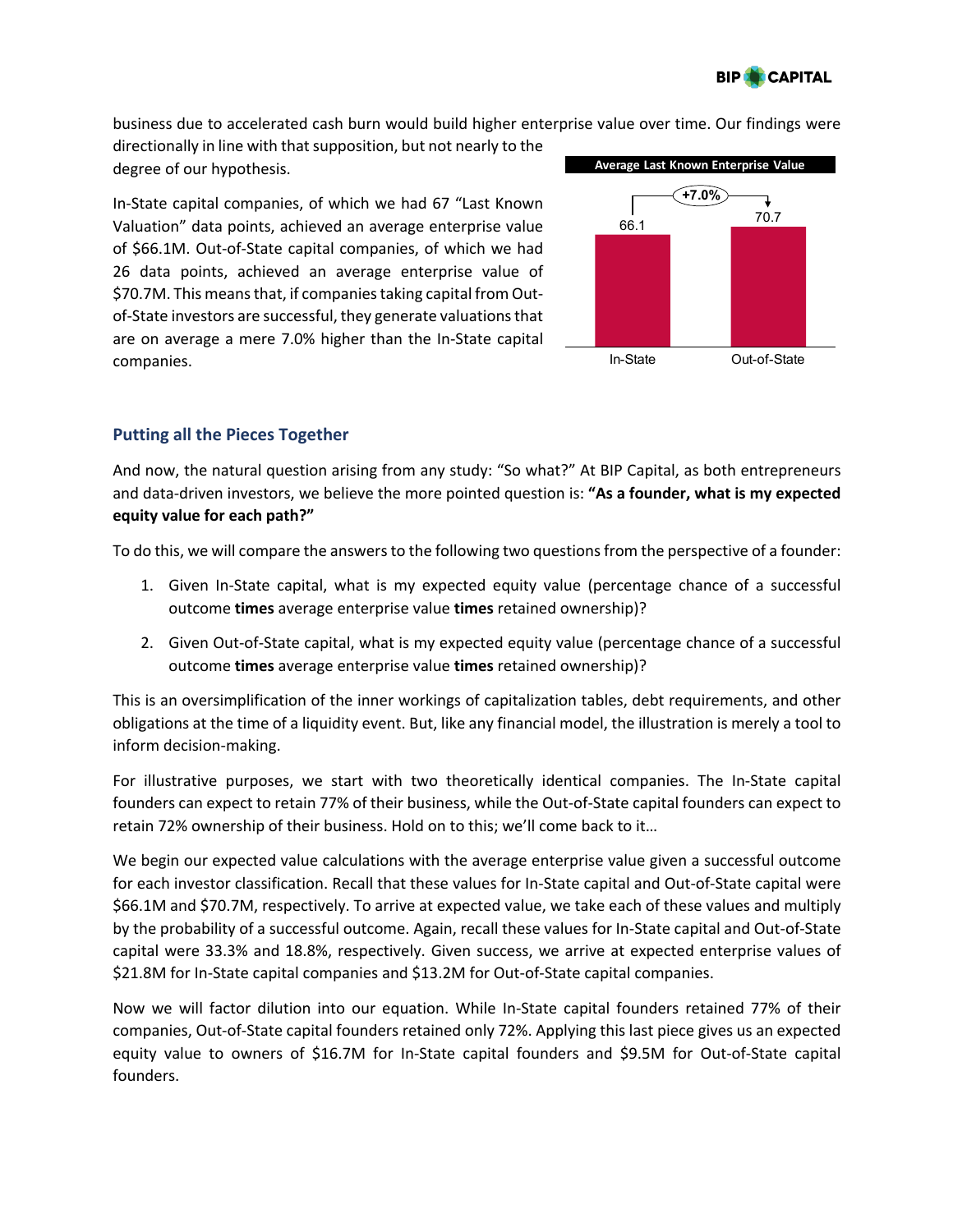

# **In short, for the ATDC participants in our study, In-State capital founders had an expected equity value that was \$7.2M higher (75%) than Out-of-State founders.**



The graphic below illustrates the above calculations.

# **Interpreting the Results**

The various impacts of investor classification on each dependent variable tell a very cohesive story, even with a complex dataset. Simply put, it appears that founders who exercise an Out-of-State capital strategy give up more of their companies and assume meaningfully greater risk of business failure for no upside.

To this end, we conclude that Out-of-State money isn't necessarily "greener" and in aggregate looks to be the less-optimal choice for entrepreneurs. It's not because Out-of-State capital providers are bad investors. In fact, most of the ones in our dataset are quite successful. But from a founder perspective, we strongly believe the reason for this stark difference is rooted in the involvement and support provided to businesses after investment to help them scale. Therefore, entrepreneurs should look to partner with a capital provider that can help them with the intangibles of building a business, not just those that will give them a high valuation. As the data shows, this is a surer path to success.

Building and sustainably growing a business is an immensely difficult task. We hope that this analysis sheds some light on the relatively opaque process of raising capital.

# **We Invite You to Apply Your Insight to Our Dataset**

Our takeaway from our research is that Georgia-based startup founders are, on average, better off taking capital from In-State capital providers. While some startups may be able to secure a larger round at a higher valuation from Out-of-State capital providers, the unintended impact of that choice may put them on the fast track to failure.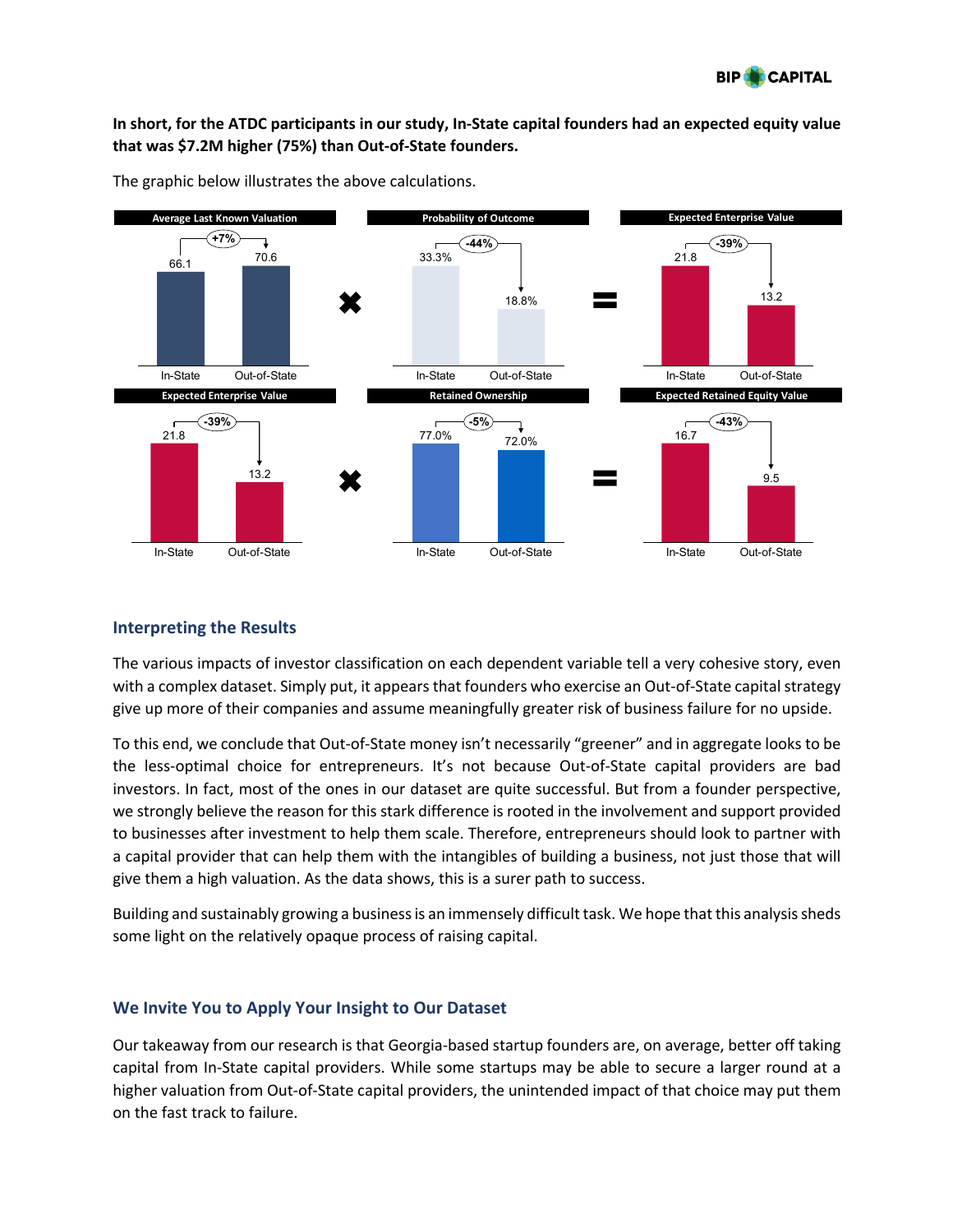

We suspect our conclusions will be surprising to some, especially to advisors who operate with anecdotal (as opposed to data-driven) commentary about the best sources of capital for startups.

We also suspect that many people will conclude that our research is biased and self-interested. However, over the last five years – even though we have been the most active investor in Georgia – over 50% of our new logo investments are based outside of Georgia.

Our goal in conducting this research was simply to see if Out-of-State capital was truly "greener". Based on the data we analyzed and the methodology we used, it is not.

We welcome additional analysis on the dataset we analyzed as our goal is to help founders optimize outcomes (optimal financing round, size of exit event, personal value creation, etc.). Please reach out to smoore@bipcapital.com if you would like access to the dataset.

# **Additional Considerations**

In publishing this research, we recognize that we need to be careful drawing definitive conclusions. First, our dataset is limited to ATDC companies over a relatively short period of time (five years). It is entirely possible that our dataset – which is Atlanta-centric – is not representative of other geographies or that this short window of time is not reflective of the truth over longer periods of time.

Second, we are not seeing any discernable difference in performance by our Out-of-State portfolio companies vs. our In-State portfolio companies. This either suggests that our Acceleration Platform mitigates the challenges caused by large distances between startups and capital providers (BIP Capital in this case), or it suggests that the outcomes of the ATDC dataset are an anomaly.

# **Future Research**

Our experience in helping startups scale and avoid critical mistakes, coupled with watching startups funded by other venture capitalists, teaches us that **value-add beyond money** (intangibles) is the critical variable in mitigating the risk of failure and in creating more predictable outcomes for founders. This topic will be the focus of future empirical research by our team.

# **Acknowledgments**

We want to extend a special thank you to the Advanced Technology Development Center for its collaboration on this report. We have partnered with ATDC for over 15 years, and with a shared vision, we look forward to working with them for many years to come. You can learn more about ATDC at www.atdc.org.

We would also like to thank PitchBook for the data required to make this study possible.